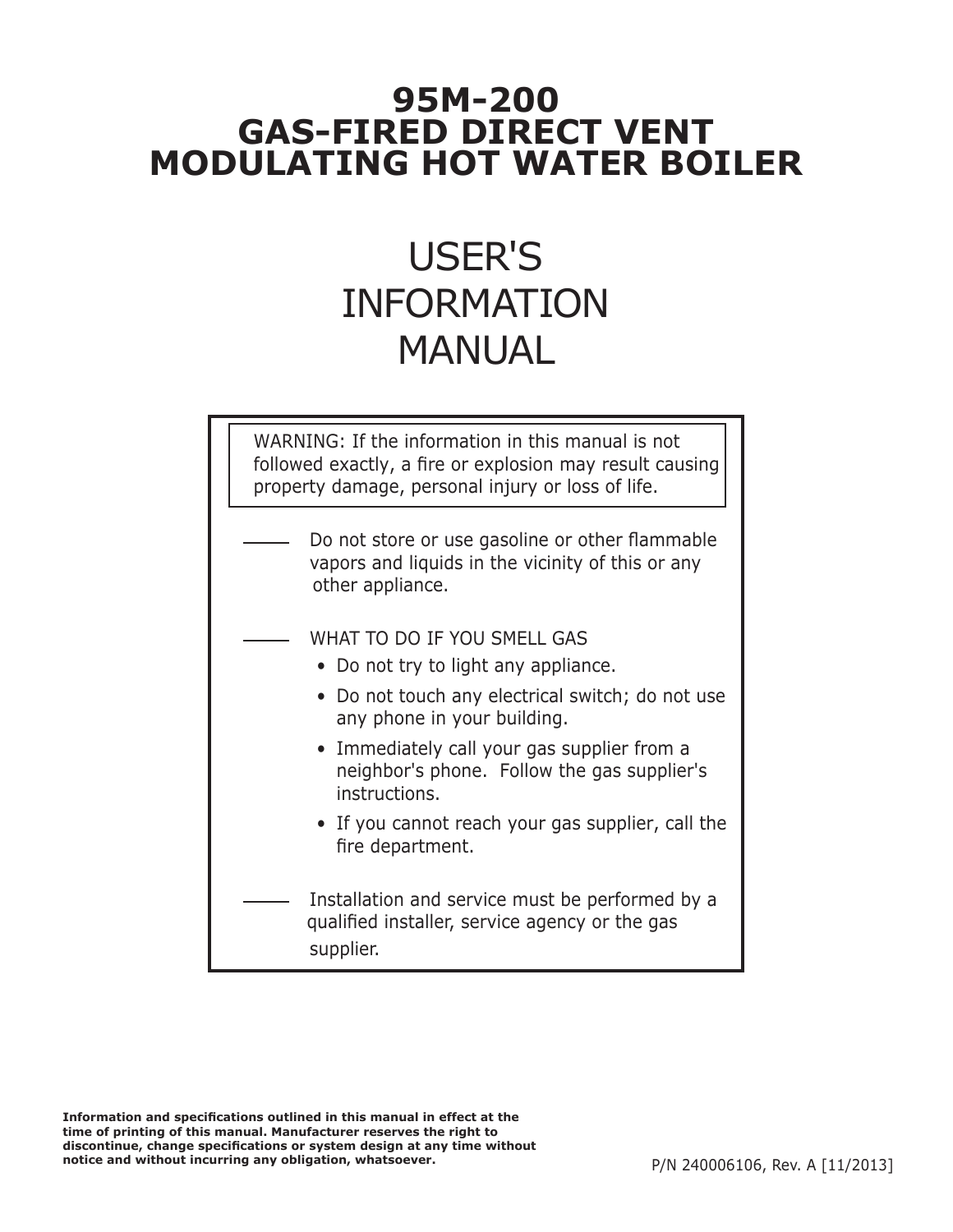#### **General**

This boiler has few user serviceable parts. Maintenance and Service must be completed by qualified agency.

## **WARNING !**

Fire, explosion, asphyxiation and electrical shock hazard. Improper maintenance and service could result in death or serious injury. Read this manual and understand all requirements, including use of qualified agency where directed.

#### **Become familiar with symbols identifying potential hazards.**



This is the safety alert symbol. Symbol alerts you to potential personal injury hazards. Obey all safety messages following this symbol to avoid possible injury or death.

# **DANGER !**

Indicates a hazardous situation which, if not avoided, WILL result in death or serious injury

# **WARNING !**

Indicates a hazardous situation which, if not avoided, could result in death or serious injury.

# **A** CAUTION

Indicates a hazardous situation which, if not avoided, could result in minor or moderate injury.

#### **NOTICE**

Used to address practices not related to personal injury.

#### **What To Do Should Overheating Occur**

Do not turn off or disconnect electrical supply to boiler and pumps. Shut off gas supply at location external to appliance.

#### **What To Do If Boiler Or Any Part Has Been Under Water**

Do not use boiler if any part has been under water. Immediately call a qualified service technician to inspect boiler and to replace any part of control system and any gas control which has been under water.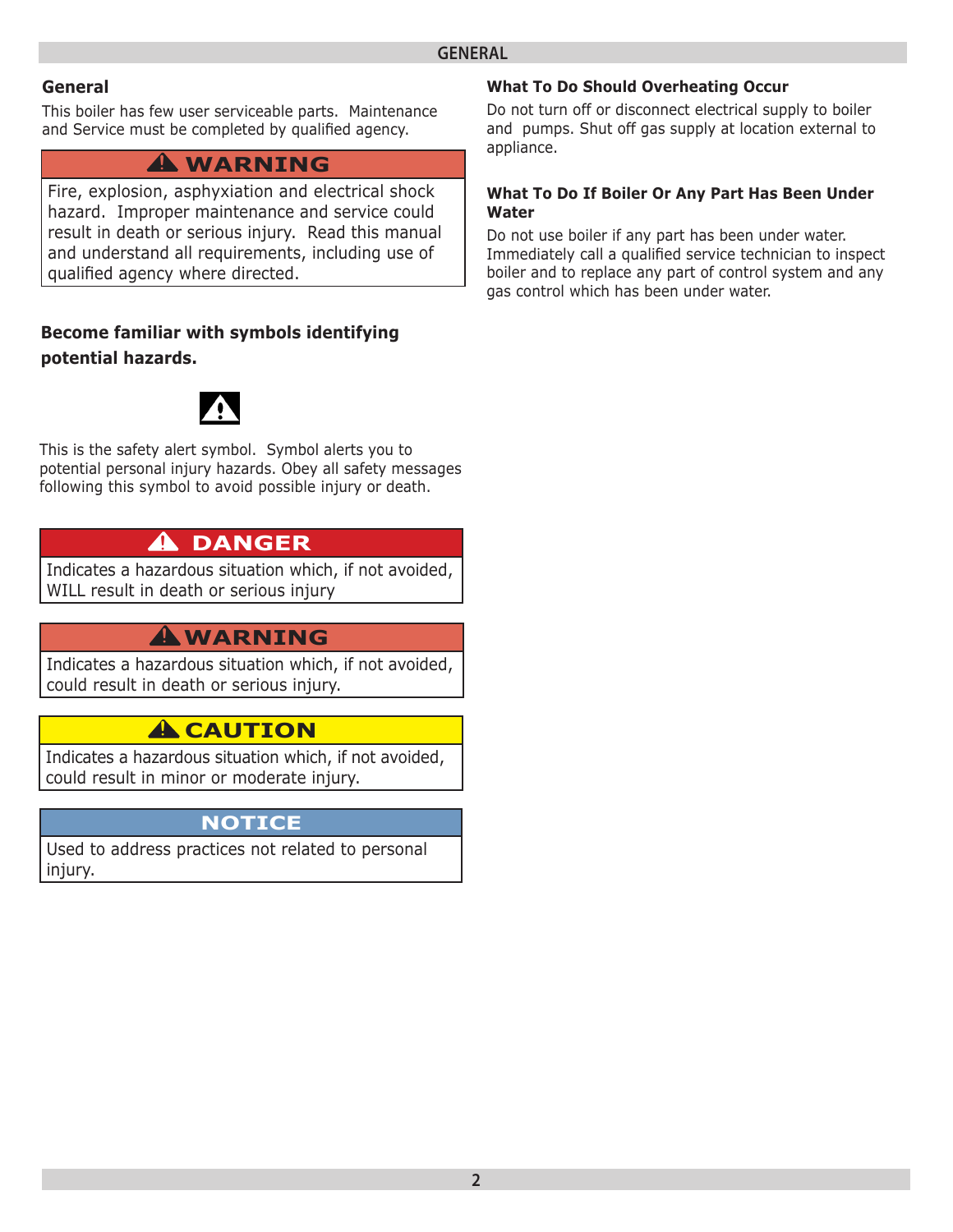# **WARNING !**

**If you do not follow these instructions exactly, a fire or explosion may result causing property damage, personal injury or loss of life.**

- This appliance is equipped with an ignition device which automatically lights burner. **Do NOT try to light this burner by hand.**
- Before operating smell all around appliance area for gas. Be sure to smell next to floor because some gas is heavier than air and will settle to the floor.
- **• Use only your hand to turn the gas shutoff valve**. Never use tools. If valve will not turn by hand, do not try to repair it, call a qualified service technician. Force or attempted repair may result in fire or explosion.
- **• Do not use this appliance if any part has been under water.** Immediately call a qualified service technician to inspect appliance and to replace any part of control system and any gas control which has been under water.

## *Operating Instructions*

#### *Stop! Read Safety information above.*

- **1.** Set thermostat to lowest setting.
- **2.** Turn "**OFF**" all electrical power to appliance.
- **3.** This appliance is equipped with an ignition device which automatically lights the burner. **Do not try to light burner by hand!**
- **4.** Remove front jacket panel.
- **5.** Turn gas shutoff valve clockwise  $\forall$  to closed position. Handle should be perpendicular to gas pipe. See Figures 1 and 2.
- **6.** Wait 5 minutes for any gas to clear. Smell for gas, including near floor. If you smell gas, **STOP!** Follow instructions on this page: **"What To Do If You Smell Gas."** If you do **not** smell gas, go to next step.
- **7.** Turn gas shutoff valve counter clockwise  $\bigcirc$  to the open position. Handle should be parallel to gas pipe.
- **8.** Replace front jacket panel.
- **9.** Turn "**ON"** electrical power to appliance.
- **10.** Set thermostat to desired setting.

If the appliance will not operate, follow instructions TO TURN OFF GAS TO APPLIANCE and call your service technician or gas supplier.

# **A**CAUTION

### **WHAT TO DO IF YOU SMELL GAS**

- Do not try to light any appliance.
- Do not touch any electrical switch; do not use any phone in your building.
- Immediately call your gas supplier from a neighbor's phone. Follow the gas supplier's instructions.
- If you cannot reach your gas supplier, call the fire department.

#### *To Turn Off Gas To Appliance*

- **1.** Set thermostat to lowest setting.
- **2.** Turn **"OFF"** all electric power to appliance if service is to be performed.
- **3.** Remove front jacket panel.
- **4.** Turn gas shutoff valve handle clockwise  $\forall$  to closed position. Handle should be perpendicular to gas pipe. See Figure 1. Replace front jacket panel.



#### **Figure 2 - Gas Shutoff Valve**